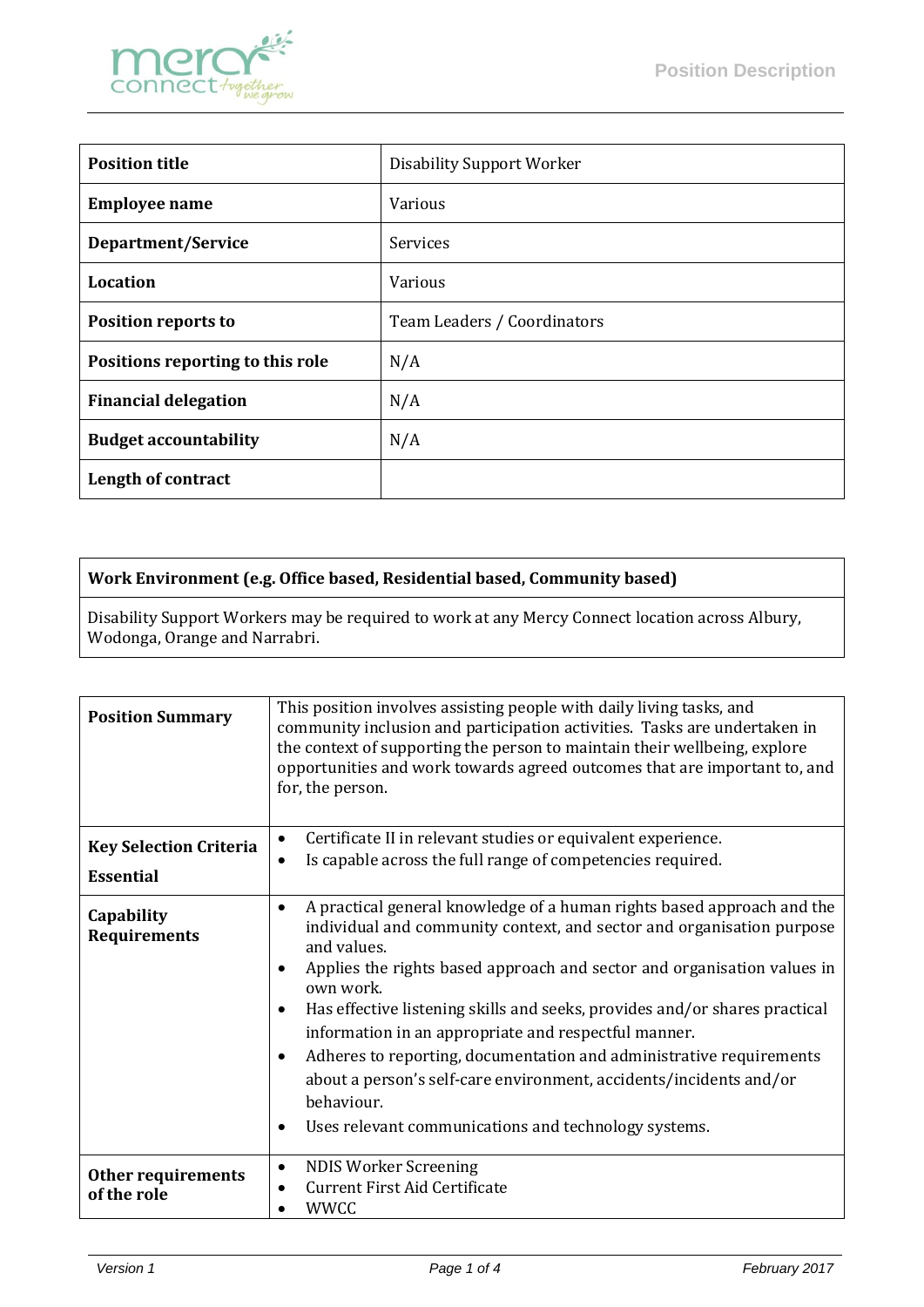

Current valid driver's licence

## **Job Profile**

| Specific key responsibilities of this role include;     |                                                                                                                                                                                                                                                                                                                                                                                                                                                                                                                                                                                                                                                                                                                                   |  |
|---------------------------------------------------------|-----------------------------------------------------------------------------------------------------------------------------------------------------------------------------------------------------------------------------------------------------------------------------------------------------------------------------------------------------------------------------------------------------------------------------------------------------------------------------------------------------------------------------------------------------------------------------------------------------------------------------------------------------------------------------------------------------------------------------------|--|
| <b>Sector and</b><br>organisation purpose<br>and values | Develops an appropriate supportive working relationship with each<br>person supported.<br>Gains the confidence, trust and respect of each person supported.<br>Recognises the importance of dignity and the rights of each person they<br>٠<br>support.<br>Provides support in line with all other aspects of the disability service<br>$\bullet$<br>standards and the organisation's mission and values.                                                                                                                                                                                                                                                                                                                         |  |
| <b>Teamwork</b>                                         | Works and interacts positively with peers as part of the team.<br>$\bullet$<br>Contributes ideas and provides feedback on work activities.<br>٠<br>Utilises own interests and experience to benefit and enhance team and<br>$\bullet$<br>customer outcomes.<br>Speaks up and reports issues of concern.<br>٠<br>Follows reasonable and appropriate instructions.<br>٠<br>Follows routines and /or timetables and completes tasks on time.<br>$\bullet$                                                                                                                                                                                                                                                                            |  |
| Communication                                           | Understands what is being communicated by each person supported and<br>$\bullet$<br>is able to feedback what is important to them.<br>Achieves a positive relationship with each person supported using<br>$\bullet$<br>appropriate communication tools.<br>Communicates calmly to de-escalate situations.<br>٠<br>Advocates in specific situations on behalf of each person supported, e.g.<br>$\bullet$<br>in the community; assisting at a social or recreational event.<br>Uses clear and concise communication.<br>٠<br>Provides relevant, clear and factual written information.<br>٠<br>Develops appropriate relationships with relevant people associated with<br>٠<br>the person that will benefit the support provided. |  |
| <b>Customer</b><br><b>Relationships</b>                 | Adapts to the individual needs and to what is important to each person<br>$\bullet$<br>supported.<br>Focuses on delivering the supports important to the customer and<br>$\bullet$<br>agreed as part of their plan.<br>Meets reasonable expectations of quality, quantity and timeliness of<br>supports within the agreed supports / plan / budget.<br>Develops positive relationships with each person supported and their<br>family, carers, etc.<br>Escalates issues appropriately and in a timely manner<br>$\bullet$                                                                                                                                                                                                         |  |
| <b>Personal</b><br><b>Accountability</b>                | Complies with disability services standards and organisational policies<br>$\bullet$<br>and procedures relevant to the role.<br>Shows understanding of own role, personal responsibility and<br>$\bullet$<br>ownership of contributions.<br>Efficiently and effectively completes agreed job tasks.<br>$\bullet$<br>Works according to plan / maintains routines.<br>$\bullet$<br>Takes on board, accommodates and accepts feedback.<br>$\bullet$<br>Shows understanding of maximising resources and working within the<br>$\bullet$<br>limitations of the agreed plan and budget.<br>Aware of how to present self as a role model on behalf of the                                                                               |  |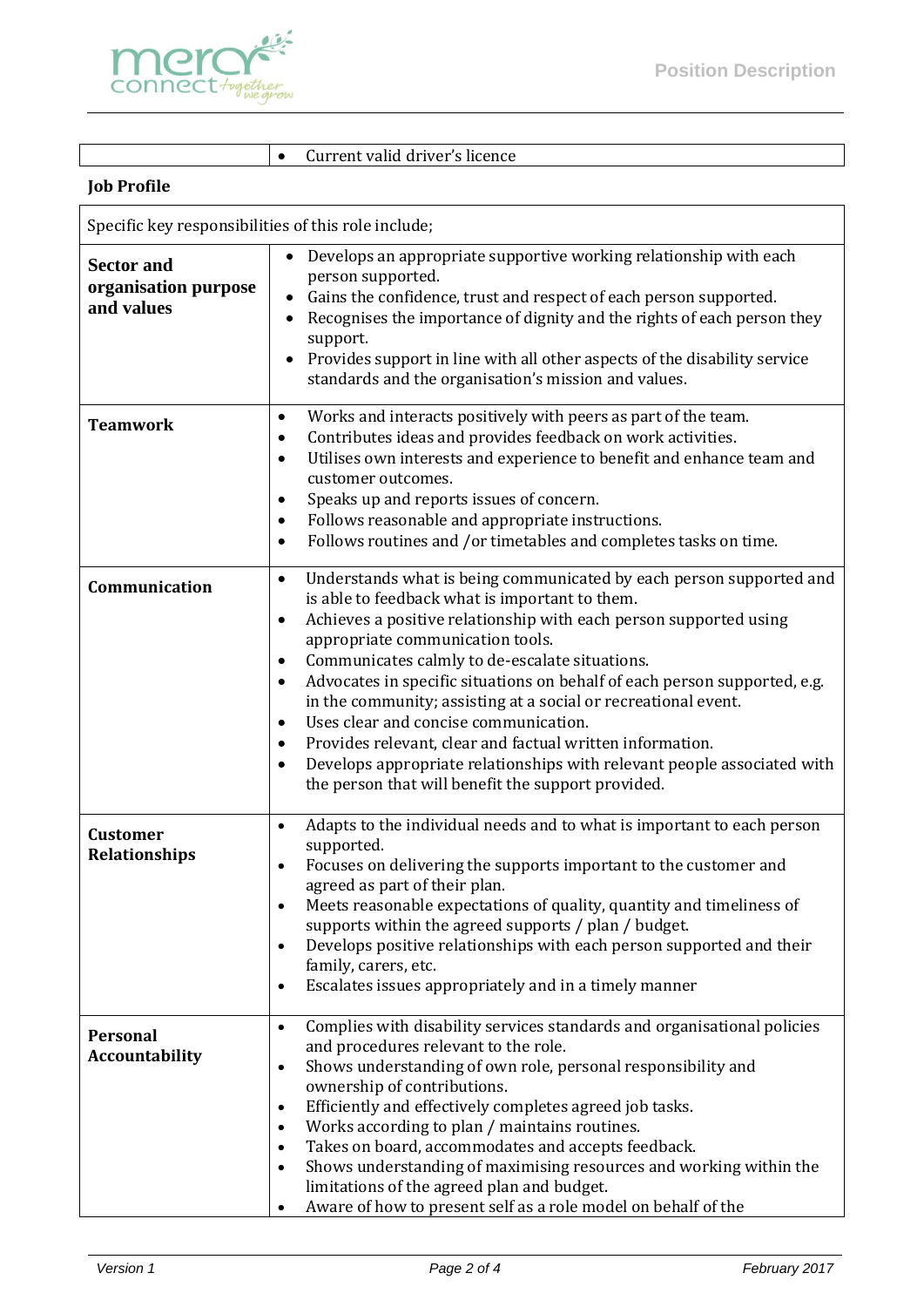

|                                                       | organisation and in line with community expectations.                                                                                                                                                                                                                                                                                                                                                                                                                                                                                                                                                                                                       |
|-------------------------------------------------------|-------------------------------------------------------------------------------------------------------------------------------------------------------------------------------------------------------------------------------------------------------------------------------------------------------------------------------------------------------------------------------------------------------------------------------------------------------------------------------------------------------------------------------------------------------------------------------------------------------------------------------------------------------------|
| <b>Innovation</b>                                     | Makes suggestions supporting continuous improvement within own<br>$\bullet$<br>role.<br>Questions things and suggests possible solutions.<br>$\bullet$                                                                                                                                                                                                                                                                                                                                                                                                                                                                                                      |
|                                                       | Shows flexibility in approach to work tasks.<br>$\bullet$<br>Actively seeks creative solutions to overcome barriers in providing<br>$\bullet$<br>support.<br>Actively adapts, accepts and is willing to change within the context of the<br>$\bullet$                                                                                                                                                                                                                                                                                                                                                                                                       |
| <b>Person centred</b><br>knowledge and<br>application | job role and wider organisation or community changes.<br>Respects what is important to each person supported and assists them<br>$\bullet$<br>to explore related opportunities.<br>Actively encourages and assists each person supported to make<br>$\bullet$<br>independent decisions to their level of capability.<br>Works effectively towards the agreed outcomes that are important to<br>$\bullet$<br>the person.<br>Delivers consistent high quality support as directed based on the agreed<br>$\bullet$<br>customer plan.                                                                                                                          |
| Personal care, skill<br>development and<br>support    | Shows awareness of and follows directions for the delivery of support to<br>$\bullet$<br>meet each person's personal care, health and wellbeing support needs.<br>Collects, records and monitors data and other information on progress<br>$\bullet$<br>as directed.<br>Escalates or reports back on areas of concern.<br>٠<br>Follows individual care/health and support plans and shows<br>$\bullet$<br>understanding of the practical impact on daily living.<br>Shows awareness of safety and preventative actions required.<br>$\bullet$<br>Demonstrates an understanding and application of 'duty of care' for each<br>$\bullet$<br>person supported. |
| Participation and<br>inclusion                        | Follows plans and programs for support provided within home,<br>$\bullet$<br>community and group environments.<br>Proactively organises when needed to enable a program / activity to be<br>$\bullet$<br>accessed by each person supported, seeking assistance when needed.<br>Assists each person to safely explore opportunities to expand the<br>$\bullet$<br>likelihood of participation and inclusion at home and in their<br>community.                                                                                                                                                                                                               |
| Community<br>engagement and<br>education              | Assists each person supported to access and be involved with the<br>$\bullet$<br>community as part of community based activities; e.g. as a purchaser of<br>goods and services; a volunteer, voter, church goer, member of a club or<br>interest group, etc.<br>Applies knowledge of formal and informal supports relevant to each<br>$\bullet$<br>person supported.<br>Role models dignified and respectful interactions with members of the<br>$\bullet$<br>broader community.<br>Assists each person supported to be as independent as possible in<br>$\bullet$<br>community based activities.                                                           |
| Reporting,<br>documentation and<br>administration     | Clearly creates and maintains records, understanding the requirements<br>$\bullet$<br>for accuracy.<br>Collects data using organisation systems.<br>$\bullet$<br>Demonstrates a use of and willingness to enhance the use of technology<br>$\bullet$<br>on the job.<br>Accurately completes administrative tasks that are relevant to the<br>$\bullet$<br>support being provided.<br>Maintains privacy and Participant confidentiality.                                                                                                                                                                                                                     |